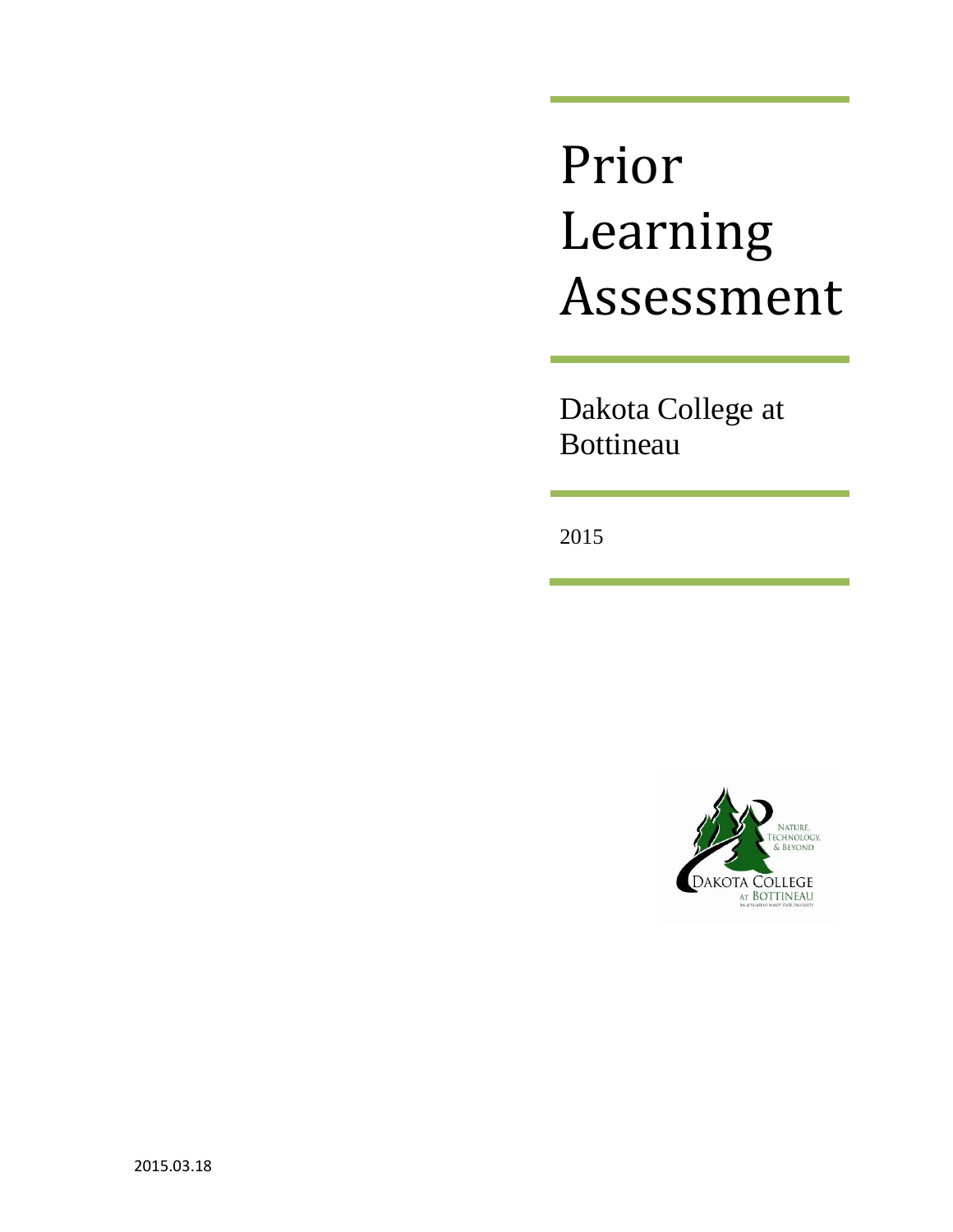# **Contents**

| Policy & Procedure                     | $p. 2-3$   |
|----------------------------------------|------------|
| Prior Learning Quick View              | p. 4       |
| <b>Standardized Assessments</b>        | p. 5       |
| <b>CLEP</b> Credits at DCB             | p. 6       |
| <b>CLEP Test Centers</b>               | p. 7       |
| Military Training & Education          | p. 8-9     |
| <b>Experiential Learning Portfolio</b> | $p. 10-11$ |
| Certifications & Professional Licenses | $p. 12-13$ |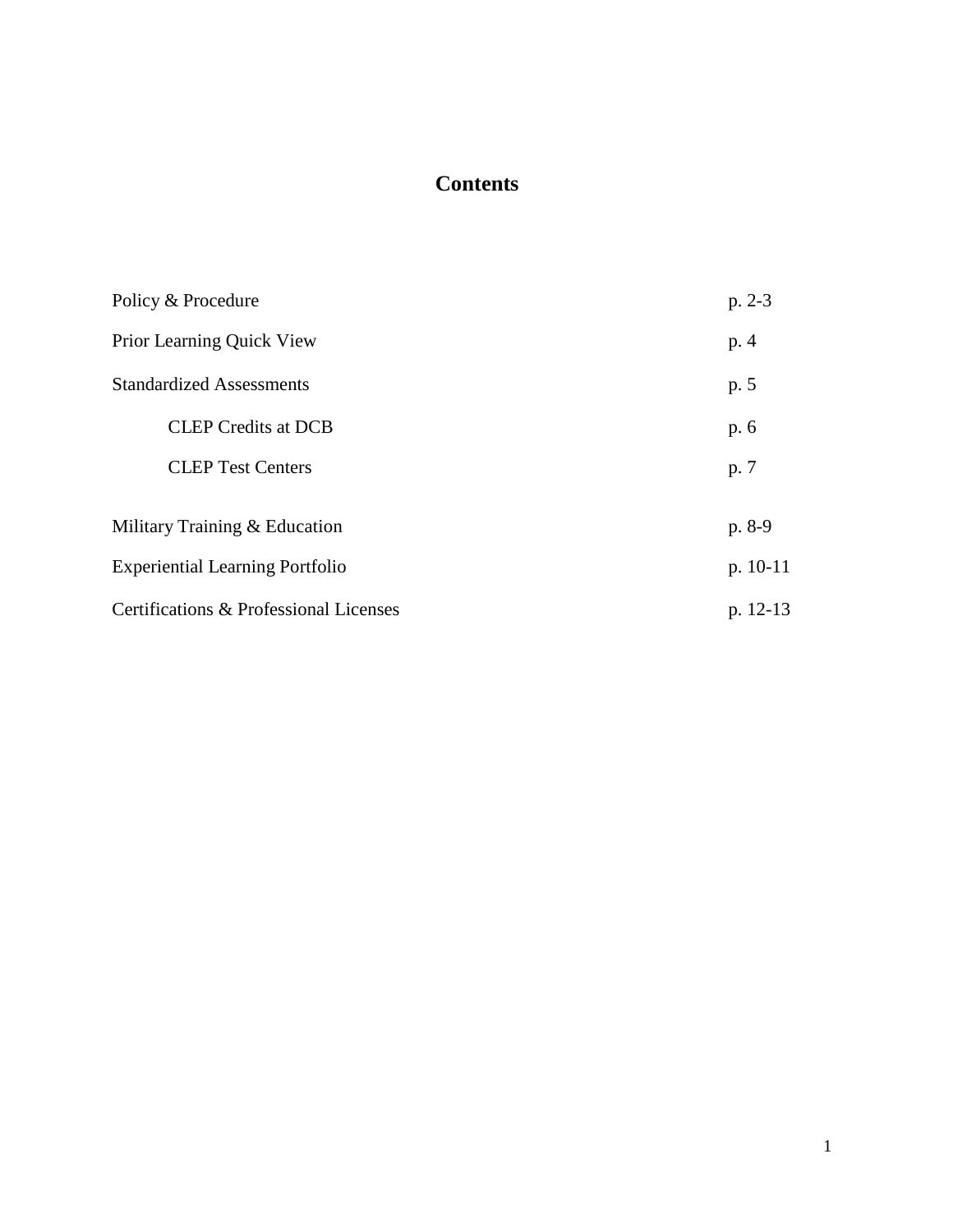# **Prior Learning Assessment Philosophy, Procedures & Policy Dakota College at Bottineau**

**Philosophy.** Dakota College at Bottineau (DCB) has developed a policy for the evaluation and awarding of college credit for prior learning experiences. DCB recognizes college-level learning takes place out of the college classroom and may be relevant to DCB degree programs. Adult learners employed in current industry generally have educational needs that differ from those of traditional college students who enter directly from high school. DCB's prior learning assessment philosophy is a reflection of its mission, "Providing a personalized education by focusing on nature, technology, and beyond…" The preparation of students academically, personally, and professionally for successful careers is the central focus of the Prior Learning Assessment Program's mission.

The procedures relative to the evaluation and awarding of Prior Learning Credit (PLC) ensure that college-level, degree-applicable experiences are awarded credit appropriately and consistently.

## *Policy*

Dakota College at Bottineau recognizes that some students have acquired knowledge through prior experiences. DCB provides students the opportunity to earn credit by demonstrating college-level knowledge. The methods used to assess this knowledge are: certifications  $\&$ professional licenses, experiential learning portfolio, military training transcripts, and standardized assessment.

## *Principles & Eligibility Requirements*

- 1. Students who apply have knowledge or experience equivalent to college-level courses.
- 2. Students must be admitted and enrolled in a DCB program for which prior learning credits may be used for degree completion.
- 3. Students may not use prior learning credits towards the 15-credit residency requirement for graduation. In other words, students with transfer credit must earn a minimum of 15 credits from DCB to graduate, not including prior learning credit.
- 4. Students may earn prior learning credit after completing 15-credits from DCB or in the same semester that the 15 credit minimum is accomplished.
- 5. A maximum of 50% of the credits towards an associate degree, certificate, or diploma may be prior learning credits with the exception of pre-approved industry credentials that align with program curricula or course outcomes.
- 6. CLEP, military credits, and courses with S/U grading (satisfactory/unsatisfactory) are not used to calculate grade point average.
- 7. Duplicate credit will not be awarded for overlapping coursework.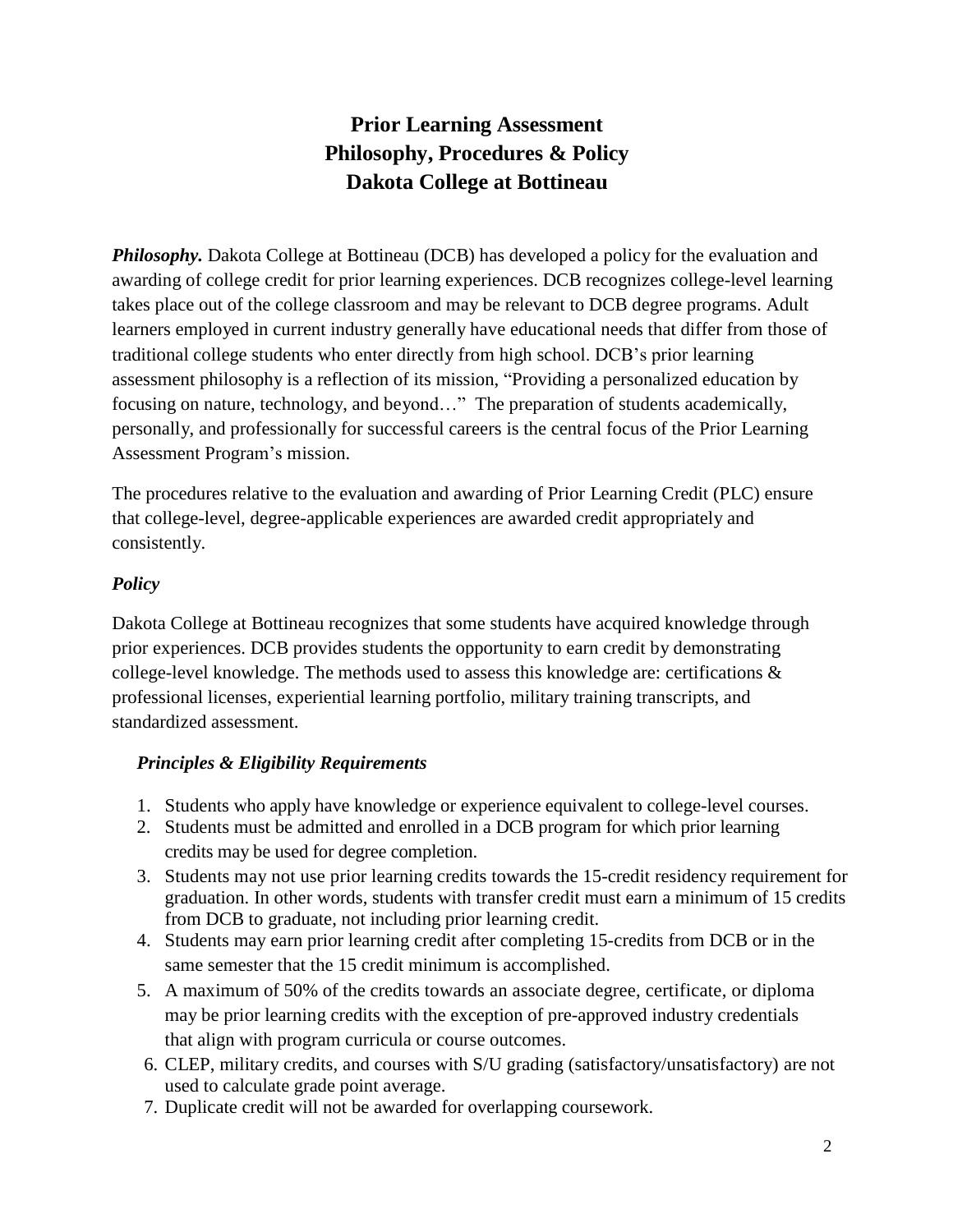## *Assessment Methods*

Dakota College at Bottineau implements four general methods to assess prior learning. Each method is defined below and described in greater detail within the handbook.

*Standardized Exams.* CLEP exams assess student's knowledge of subject-specific content. The North Dakota University System (NDUS) reviews and publishes guidelines for awarding college credit. DCB follows the guidelines as set forth by the NDUS.

*Military Training & Experience.* The military (Department of Defense) provides quality training and education to its members. This training and education, coupled with on-the-job experiences, creates learning opportunities for individuals. Military education transcripts are aligned with nationally accredited programs (ACE/CAEL). DCB accepts these transcripts in the same way transcripts are accepted from other accredited colleges and universities.

*Experiential Learning Portfolio.* Students may possess college level learning obtained through work experience, professional development, or independent study. For these cases, students may apply for the experiential learning portfolio process. This method requires students to identify courses which align with their learning and submit evidence to support their learning or knowledge of the subject area.

*Certifications & Professional Licenses.* Specific, industry-related certifications and professional licenses may constitute college level learning. Students with current credentials may be eligible to earn college credit for a related course. The credential must directly align with a college course or program curricula.

## *General Procedures*

The following general procedures apply to *all students* who have identified themselves as possessing prior learning experiences and want to apply for prior learning credit.

- 1. Student reviews the policies and procedures and selects the assessment method best aligned to his/her prior learning experiences.
- 2. Student completes the *"Application for Prior Learning"* and submits the signed document to his/her advisor.
- 3. The student's advisor confirms that the student has met the Prior Learning program eligibility requirements (p 2) and presents the application to the prior learning coordinator. The prior learning coordinator, in turn, reviews the evidence of prior learning with the Associate Dean for Academic Affairs, communicates with the student regarding the approval/denial decision, and coordinates the evaluation and recording process for approved requests.
- 4. Following notification of approval, the student completes the steps to earn prior learning credit and pays the related tuition or fees.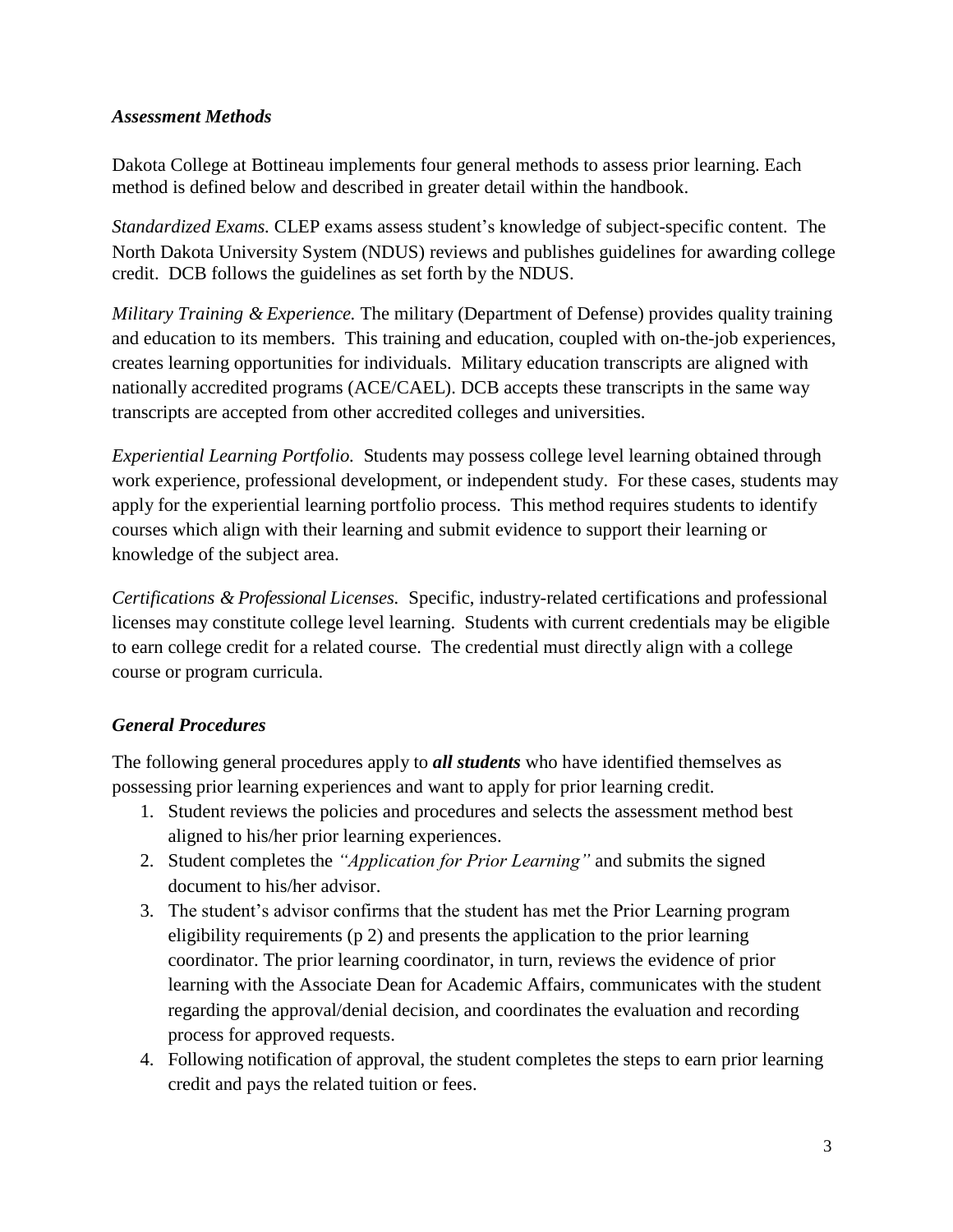| <b>Prior Learning Quick View</b>                                                                                                                                                                                     |                                                                                                                                                                                                                                                                                                                                                                                                                                                 |                                                                                                                                                                                                      |  |
|----------------------------------------------------------------------------------------------------------------------------------------------------------------------------------------------------------------------|-------------------------------------------------------------------------------------------------------------------------------------------------------------------------------------------------------------------------------------------------------------------------------------------------------------------------------------------------------------------------------------------------------------------------------------------------|------------------------------------------------------------------------------------------------------------------------------------------------------------------------------------------------------|--|
| If the method is:                                                                                                                                                                                                    | The process includes:                                                                                                                                                                                                                                                                                                                                                                                                                           | Fees associated with this<br>method:                                                                                                                                                                 |  |
| <b>Standardized Assessment</b><br><b>Advanced Placement</b><br>(AP)<br>College Level<br>Examination<br>Program (CLEP)<br>International<br>Baccalaureate<br>(IB)<br><b>DANTES</b> Specialized<br>Subject Tests (DSST) | Students take the exam at a testing site and<br>send results to the DCB registrar.<br>College credit is awarded based on<br>NDUS Policy 403.7.4 Common Credit-By-<br><b>Exam Guidelines.</b>                                                                                                                                                                                                                                                    | <b>Students</b><br>all fees<br>pay<br>associated with the AP,<br>CLEP, IB and DSST courses<br>or exams.<br>DCB does not charge<br>transcription fees for these<br>credits.                           |  |
| <b>Military Training</b>                                                                                                                                                                                             | <b>Basic Training:</b> Students may apply for prior<br>learning credit for HPER100 Concepts of<br>Wellness and Fitness by providing evidence of<br>successful completion of military basic<br>training.<br><b>Military Transcripts: Student provides DCB</b><br>with an " <i>official</i> " copy of his/her military<br>transcript. The registrar's office evaluates<br>military transcripts for utilization toward DCB<br>degree requirements. | No fee is charged to eligible<br>military students or veterans<br>for HPER 100.<br>No fee is charged by DCB to<br>evaluate military transcripts<br>from recognized military<br>educational agencies. |  |
| <b>Experiential Learning</b><br><b>Portfolio</b>                                                                                                                                                                     | Students submit products that demonstrate<br>their prior knowledge or skill competencies for<br>each learning outcome of a targeted course<br>using an online environment set up for the<br>portfolio project.<br>DCB content experts evaluate the student's<br>evidence of learning and issue a grade.                                                                                                                                         | 50% of campus tuition per<br>credit (\$67.15/credit)                                                                                                                                                 |  |
| <b>Certifications and</b><br><b>Professional Licenses</b>                                                                                                                                                            | Students provide DCB with a copy of a<br>current certification or professional license.<br>DCB uses CAEL and ACE recommendations<br>to evaluate recognized trainings and<br>certifications.                                                                                                                                                                                                                                                     | \$30/credit                                                                                                                                                                                          |  |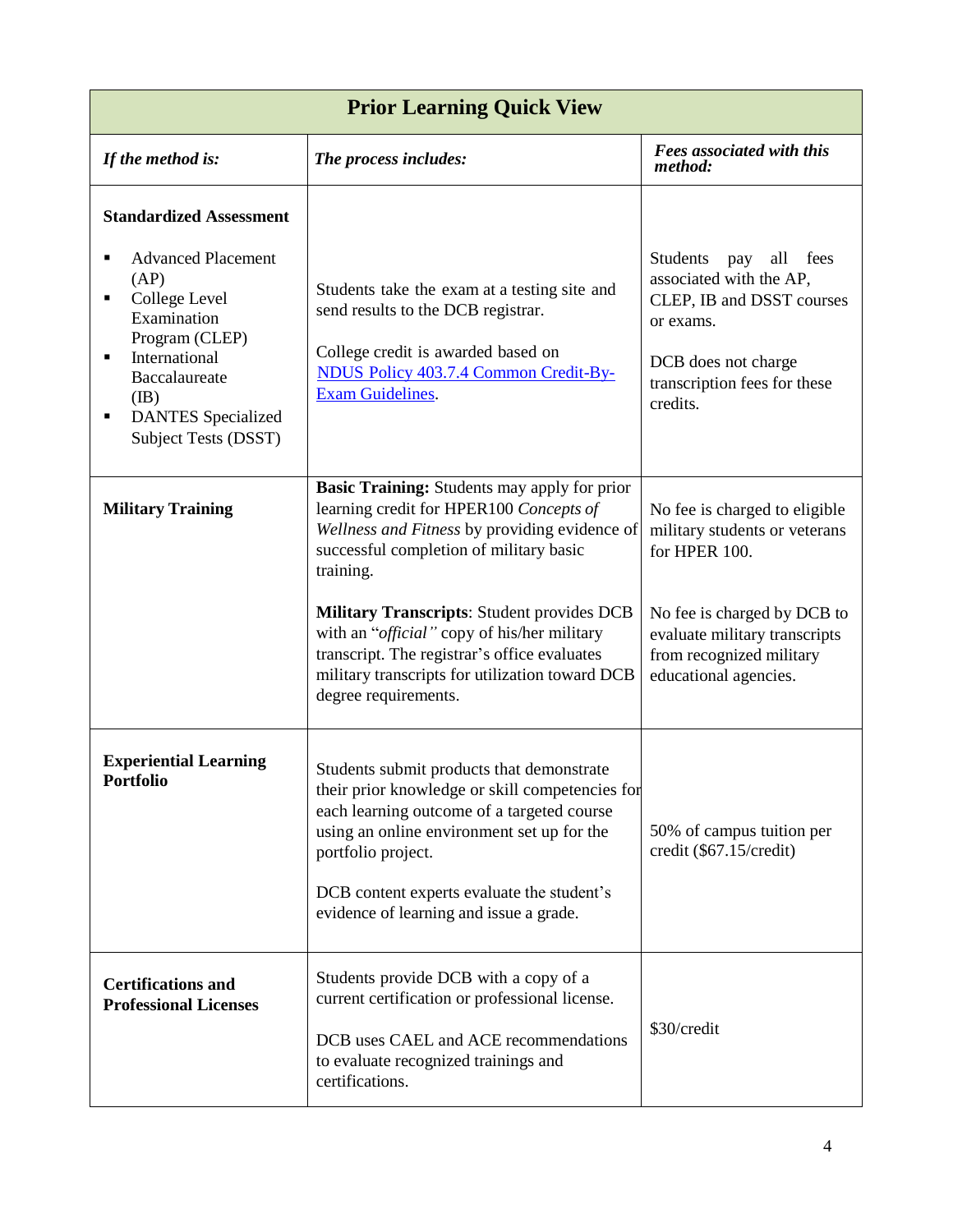## **Standardized Assessments**

Students may demonstrate mastery of college-level coursework by examination via one of the following methods: Advanced Placement (AP), College Level Examination Program (CLEP), International Baccalaureate (IB), or DANTES Specialized Subject Tests (DSST). Students complete the exams and submit results to the DCB registrar.

## *Policy for standardized assessments*

Prior knowledge is deemed equivalent to college-level coursework as defined by [NDUS Policy](http://www.ndus.edu/makers/procedures/ndus/default.asp?PID=323&SID=56&printable=1) 403.7.4 [Common Credit-By-Exam Guidelines.](http://www.ndus.edu/makers/procedures/ndus/default.asp?PID=323&SID=56&printable=1) Students pay for all fees associated with the AP, CLEP, IB and DSST courses and/or exams. DCB does not charge a recording fee for transcription of these credits. Credit is recorded using the S/U (satisfactory/ unsatisfactory) grading scheme.

## *Procedure for standardized assessments*

The following procedures apply to students who have identified themselves as possessing prior learning that can be assessed by one of the methods defined in ND University System policy.

### Student Responsibilities

- 1. Research DCB course descriptions and identify the appropriate exam for a college-level course.
- 2. Review the Prior Learning *Principles & Eligibility Requirements* (p 2) to determine if you are eligible to earn credit by standardized assessment.
- 3. Register to take an exam listed in the ND University System policy and pay all related fees.
- 4. During the testing session or course, indicate Dakota College at Bottineau as college of attendance.
- 5. Upon completion of the course or exam, request records be sent to:

Dakota College at Bottineau Attn: Registrar 105 Simrall Blvd Bottineau, ND 58318

### DCB Responsibilities

- 1. The registrar informs the prior learning coordinator of all requests for credit by standardized assessment, enters grades for appropriate courses in the semester that applicants complete 15 credits from DCB, and retains copies of assessment reports per DCB records policy.
- 2. The prior learning coordinator informs prospective applicants of ND University System policies regarding credit by standardized assessment and compiles data to track utilization of this prior learning assessment method.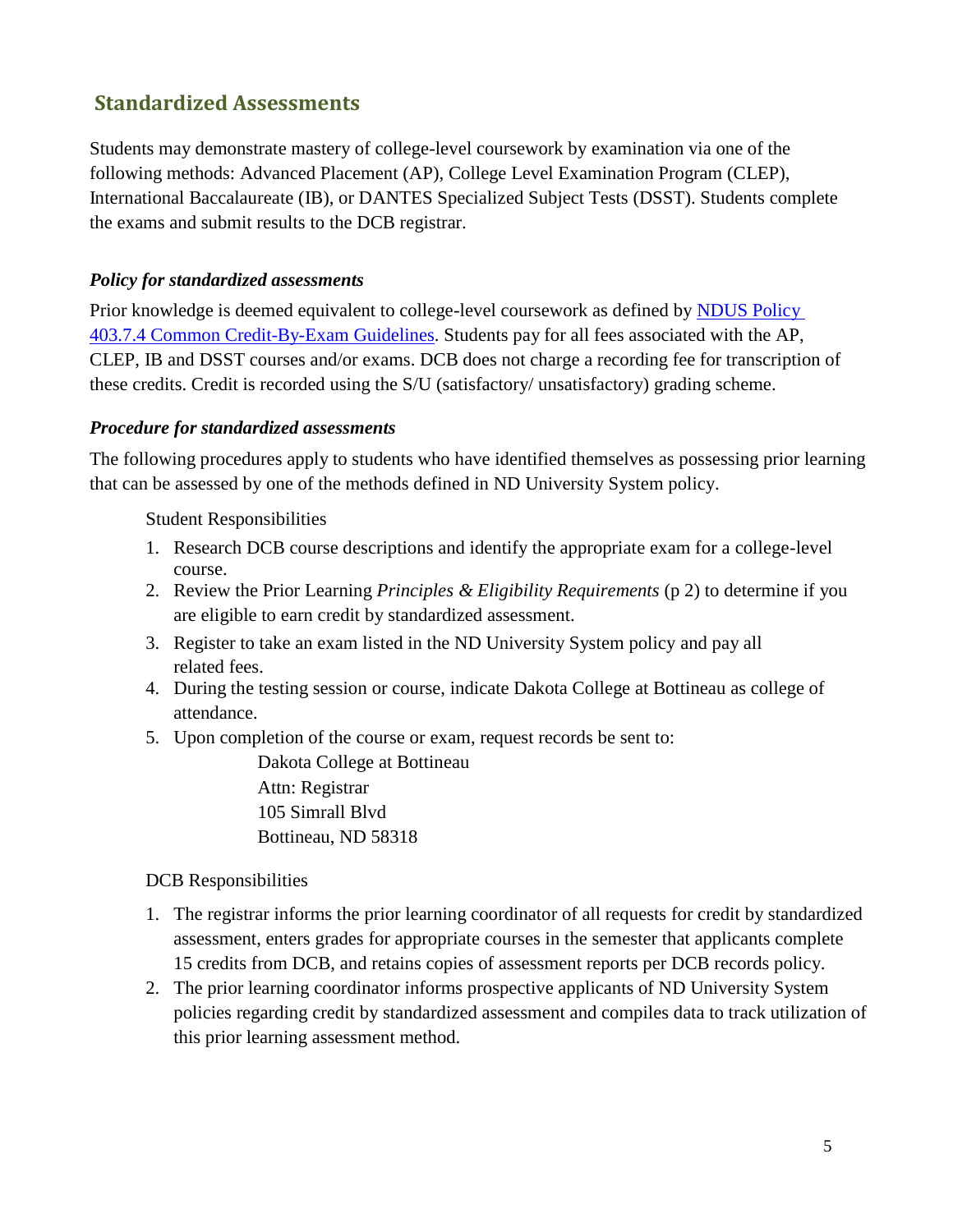| <b>CLEP Credits Awarded at Dakota College at Bottineau</b> |                                 |                           |                              |
|------------------------------------------------------------|---------------------------------|---------------------------|------------------------------|
| <b>CLEP Exam</b>                                           | <b>Required</b><br><b>Score</b> | <b>Credit</b><br>Granted* | <b>DCB Equivalent Course</b> |
| Freshman College Composition                               | 50                              | 3 credits                 | ENGL110                      |
| <b>American Literature</b>                                 | 50                              | 6 credits                 | ENGL 261 & 262               |
| French Language (Level 1)                                  | 50                              | 4 credits                 | <b>FREN 101</b>              |
| French Language (Level 2)                                  | 62                              | 8 credits                 | FREN 101 & 102               |
| Principles of Microeconomics                               | 50                              | 3 credits                 | ECON 201                     |
| Principles of Macroeconomics                               | 50                              | 3 credits                 | <b>ECON 202</b>              |
| <b>Western Civilization I: Ancient Near East to 1648</b>   | 50                              | 3 credits                 | <b>HIST 101</b>              |
| Western Civilization II: 1648 to Present                   | 50                              | 3 credits                 | <b>HIST 102</b>              |
| U.S. History I: Early Colonization to 1877                 | 50                              | 3 credits                 | <b>HIST 103</b>              |
| U.S. History II: 1865 to Present                           | 50                              | 3 credits                 | <b>HIST 104</b>              |
| <b>American Government</b>                                 | 50                              | 3 credits                 | <b>POLS 115</b>              |
| <b>Introductory Psychology</b>                             | 50                              | 3 credits                 | <b>PSYC 111</b>              |
| <b>Introduction to Education Psychology</b>                | 50                              | 3 credits                 | <b>EDUC 260</b>              |
| Human Growth and Development                               | 50                              | 3 credits                 | <b>PSYC 250</b>              |
| <b>Introductory Sociology</b>                              | 50                              | 3 credits                 | <b>SOC 110</b>               |
| Biology                                                    | 50                              | 4 credits                 | <b>BIOL 150</b>              |
| Chemistry                                                  | 50                              | 4 credits                 | <b>CHEM 121</b>              |
| College Algebra                                            | 50                              | 4 credits                 | <b>MATH 103</b>              |
| Principles of Marketing                                    | 50                              | 3 credits                 | <b>BADM 201</b>              |
| Principles of Management                                   | 50                              | 3 credits                 | <b>BADM 202</b>              |
| Information Systems & Computer Applications                | 50                              | 3 credits                 | <b>CSCI 101</b>              |
|                                                            |                                 |                           |                              |

*\*Per the NDUS adopted guidelines for CLEP examination scores.*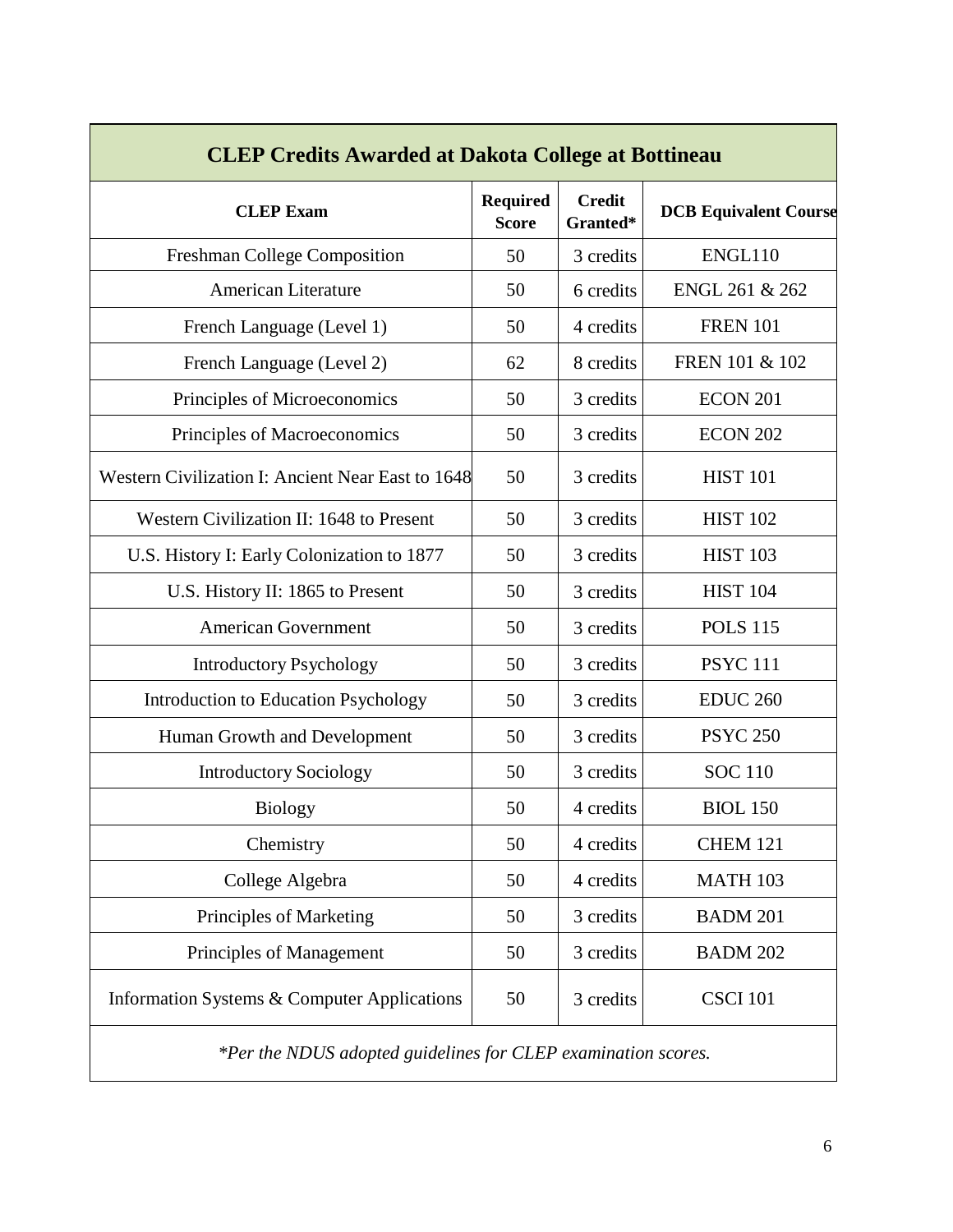| <b>CLEP Testing Centers in North Dakota</b>                                                                         |                                                                                               |                                                                                                   |  |
|---------------------------------------------------------------------------------------------------------------------|-----------------------------------------------------------------------------------------------|---------------------------------------------------------------------------------------------------|--|
| <b>Bismarck State College</b><br>1500 Edwards Avenue<br>Bismarck, ND 58501<br>701-224-5658                          | <b>Dickinson State University</b><br>291 Campus Drive<br>Dickinson, ND 58601<br>701-483-2182  | <b>Lake Region State College</b><br>1801 College Drive N<br>Devils Lake, ND 58301<br>701-662-1519 |  |
| <b>Jamestown College</b><br>Career Resource Center<br>6029 College Lane<br>Jamestown, ND 58405-0001<br>701-252-3467 | <b>Mayville State University</b><br>330 Third Street NE<br>Mayville, ND 58257<br>701-788-4770 | <b>Minot State University</b><br>500 University Avenue West<br>Minot, ND 58707<br>701-858-3983    |  |
| <b>North Dakota State University</b><br>PO Box 5226 Ceres Hall<br>Fargo, ND 58105<br>701-231-7671                   | <b>Trinity Bible College</b><br>50 South Sixth Avenue<br>Ellendale, ND 58436<br>701-349-5793  | University of Mary – Bismarck<br>7500 University Drive<br>Bismarck, ND 58504<br>701-355-8050      |  |
| <b>University of North Dakota</b><br><b>University Counseling Center</b><br>Grand Forks, ND 58202<br>701-777-4157   |                                                                                               | University of Mary – Fargo<br>1351 Page Drive<br>Fargo, ND 58103<br>701-232-7088                  |  |
| To locate CLEP testing sites outside of North Dakota, go to:<br>http://clep.collegeboard.org/search/test-centers    |                                                                                               |                                                                                                   |  |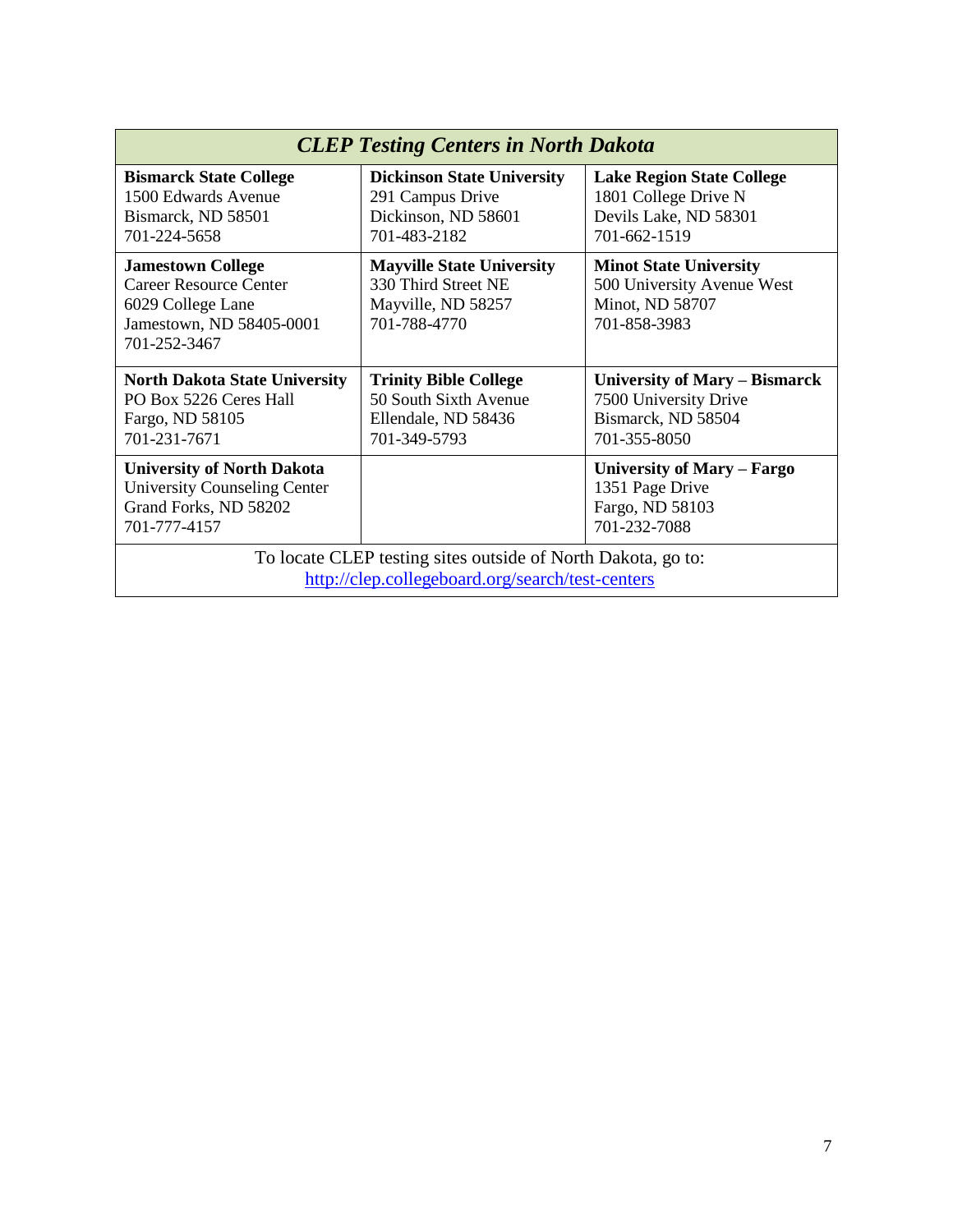# **Military Training & Education**

## *Policy for basic training*

Military students and veterans can request college credit for HPER100 Concepts of Wellness and Fitness (2 semester credits) for successful completion of basic training. HPER100 satisfies the general education requirement for wellness in DCB associate degree programs. Credit is recorded using the S/U (satisfactory/ unsatisfactory) grading scheme. No fee is charged for eligible applicants.

## *Policy for military education transcripts*

College credit earned through recognized military education agencies is accepted as transfer credit. Military transcripts are evaluated in the same way as transcripts from accredited colleges and are applied to degree requirements when appropriate. Transfer credit may satisfy graduation requirements but it is not used in calculating grade point average.

DCB recognizes coursework awarded by the following educational agencies for the specific branches of military service.

| <b>Branch of</b><br><b>Service</b>                           | <b>Educational</b><br><b>Agency</b>                    | <b>Mailing Address</b>                                                                                                                  | <b>Web Address</b>                           |
|--------------------------------------------------------------|--------------------------------------------------------|-----------------------------------------------------------------------------------------------------------------------------------------|----------------------------------------------|
| <b>Air Force</b>                                             | <b>CCAF</b><br>(Community College of the<br>Air Force) | <b>CCAF/DESS</b><br>100 South Turner Blvd.<br>Gunter Annex, AL 36114-3011                                                               | http://www.au.af.mil/au/ccaf/transcripts.asp |
| Army, Coast<br>Guard,<br><b>Marine Corps,</b><br><b>Navy</b> | JST<br>(Joint Services Transcript)                     | <b>Commanding Office</b><br><b>NETPDTC</b><br><b>JST Technology Operations Center</b><br>6490 Saufley Field Road<br>Pensacola, FL 32509 | https://jst.doded.mil                        |

## *Procedure for military training & education*

The following procedures apply to students who successfully completed basic training or have earned college credit through a recognized military education agency.

Student Responsibilities

- 1. To earn college credit for *basic training*, complete the *Application for Prior Learning* and submit to the DCB Military Liaison together with evidence of military service. For service members discharged from the military before 1986, the college will accept a notarized DD 214 form as evidence of military service.
- 2. Request *official military transcripts* be sent to: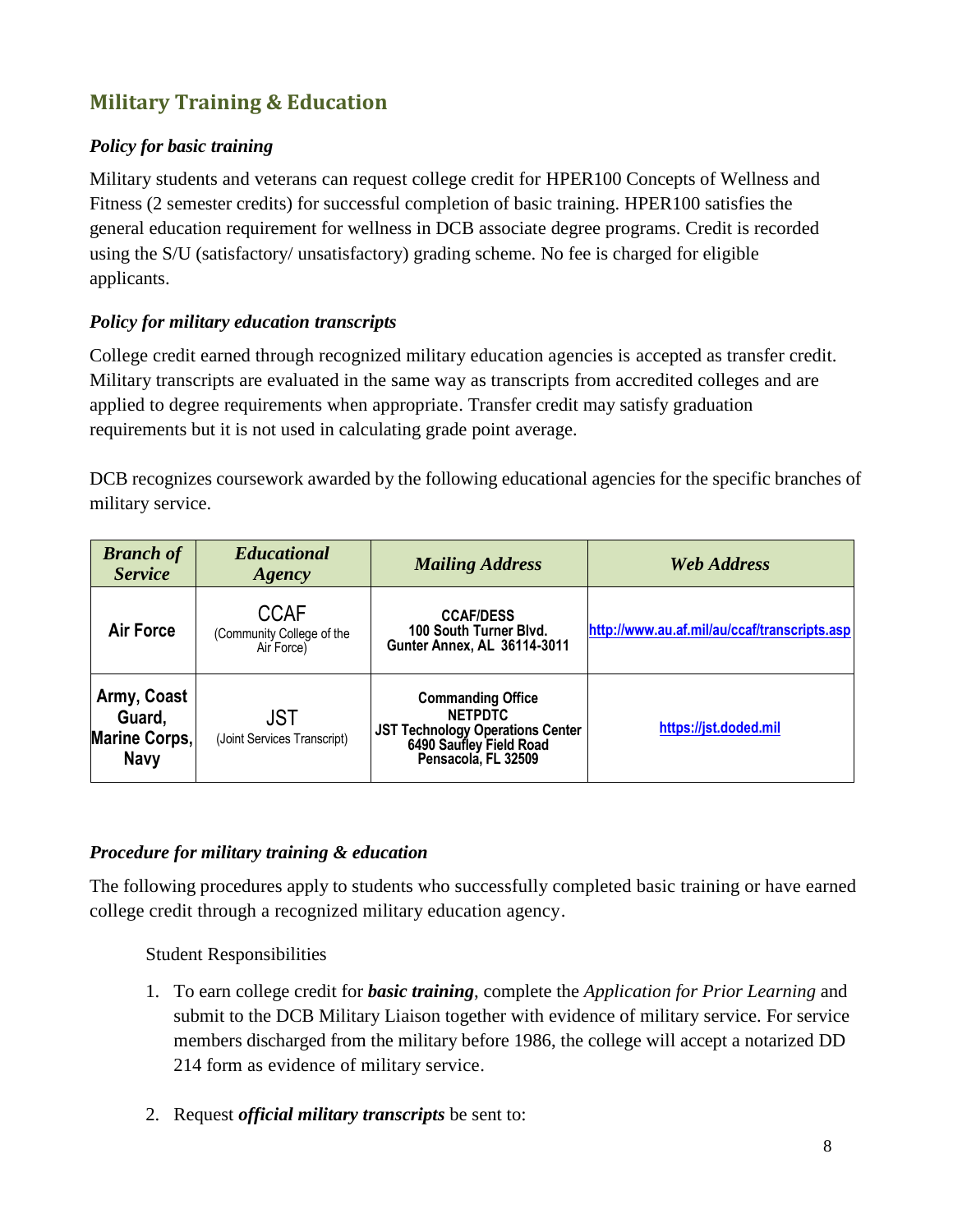Student Services Dakota College at Bottineau 105 Simrall Blvd Bottineau, ND 58318

### DCB Responsibilities

#### *Basic Training*

- 1. Military liaison verifies the applicant's eligibility to earn prior learning credit for HPER100 for successful completion of basic training, submits the student's application to the prior learning coordinator, and retains copies of application documents until credit is awarded.
- 2. The prior learning coordinator reviews the evidence of prior learning with the Associate Dean of Academic Affairs, communicates with the student and military liaison regarding the approval/denial decision, and coordinates the evaluation and recording process for approved requests.
- 3. The registrar in Student Services manually registers the student, records the student's grade, and retains the application and related documents per DCB records policy.

### *Military Transcripts*

4. Registrar processes military transcripts in the same way as those from accredited institutions.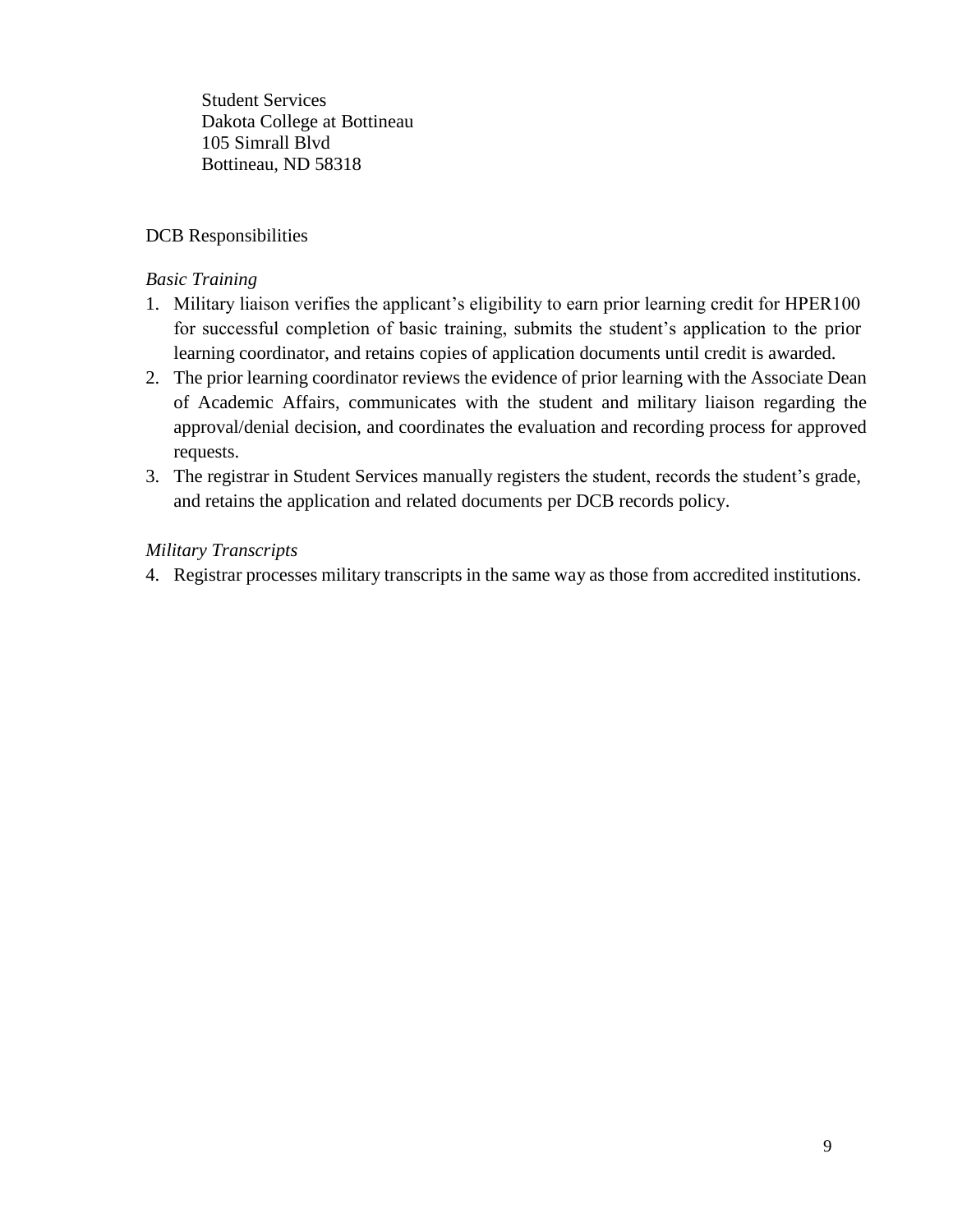# **Experiential Learning Portfolio**

In some instances, evidence of prior learning is a combination of training, work experience, and/or independent study. The experiential learning portfolio is a method of organizing various evidence verifying knowledge and skills equivalent to a college course. The portfolio is configured within an online learning environment using the learning outcomes of the course syllabus. Students upload documents, pictures, videos, and/or other artifacts to demonstrate competency of subject matter and mastery of key learning objectives.

## *Policy for experiential learning portfolios*

Prior knowledge must be equivalent to college-level coursework as defined by the learning outcomes on the course syllabus. Evidence for each learning outcome will be evaluated by a content expert. The level of accomplishment will be rated for each learning outcome and averaged to calculate a final grade for the course. Registration must be completed between the start of the semester and mid-term. All evidence must be uploaded by the semester's end regardless of start date. Passing grades are not guaranteed. A fee equal to 50% of campus tuition is charged per credit.

## *Procedure for experiential learning portfolios*

The following procedures apply to students who have identified themselves as possessing prior learning that is a combination of training, work experience, and/or independent study. The procedures describe the responsibilities of the student and campus related to the application, registration, evaluation, and grading activities intrinsic to this assessment method.

### Student Responsibilities

- 1. Review the Prior Learning *Principles & Eligibility Requirements* (p 2) to determine if you are eligible to apply.
- 2. Research DCB course descriptions and course syllabi to select a course with learning outcomes that align with your training, work experience, and/or knowledge gained through independent study.
- 3. Consult your program advisor regarding your interest in completing an Experiential Learning Portfolio and brainstorm appropriate types of evidence for portfolio development i.e. job descriptions, work evaluations, references, work products, pictures, videos, or other artifacts. Note: Work from another course cannot be used.
- 4. Complete and submit to your advisor an *Application for Prior Learning*, indicating the DCB course for which you have evidence of prior learning.
- 5. Upon receiving notification that the application is approved, pay the "prior learning portfolio" fee of one-half current campus tuition per credit (p 4) by contacting the DCB Business Office (1-701-228-5430). This fee in nonrefundable and must be paid before enrollment.
- 6. Follow campus instructions for accessing the online environment and upload evidence for each learning outcome in the designated assignment drop-box.
- 7. For assistance:
	- a. Contact the faculty evaluator regarding questions about the course.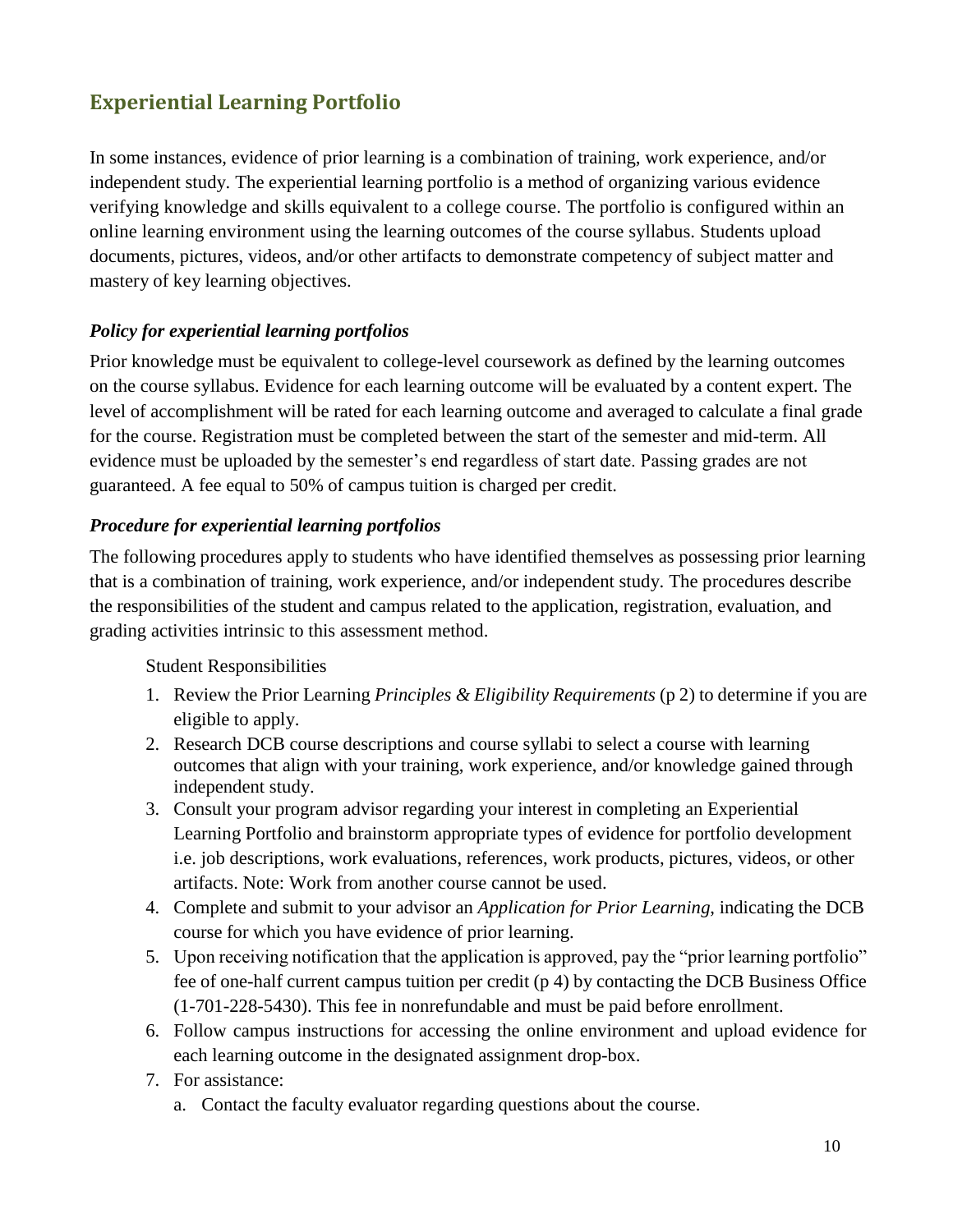- b. Contact the Distance Education Office regarding technical issues.
- c. Contact the Prior Learning Coordinator regarding other questions or concerns.

DCB Responsibilities

- 1. Advisors counsel students on appropriate types of evidence for portfolio development, verify the applicant's eligibility to earn prior learning credit, submit copies the student's application to the prior learning coordinator, and retain copies of application documents until credit is awarded.
- 2. The prior learning coordinator reviews the application with the student and advisor, consults the Associate Dean of Academic Affairs regarding rationale for approval/ denial, communicates with the student and advisor regarding the approval/denial decision, and coordinates the processes for registration, online course creation, and hiring of an instructor/evaluator.
- 3. The faculty-evaluator sets up the online environment with a section for each learning outcome for the course, an assignment drop-box for each learning outcome, and a defined evaluation method. Furthermore, the faculty-evaluator informs the student how to navigate within the online environment, submit evidence, and communicate with the instructor. The facultyevaluator answers the student's questions regarding course requirements, evaluates uploaded evidence, and calculates and submits the student's final grade.
- 8. The registrar in Student Services creates the prior learning course in Campus Connection and manually registers the student.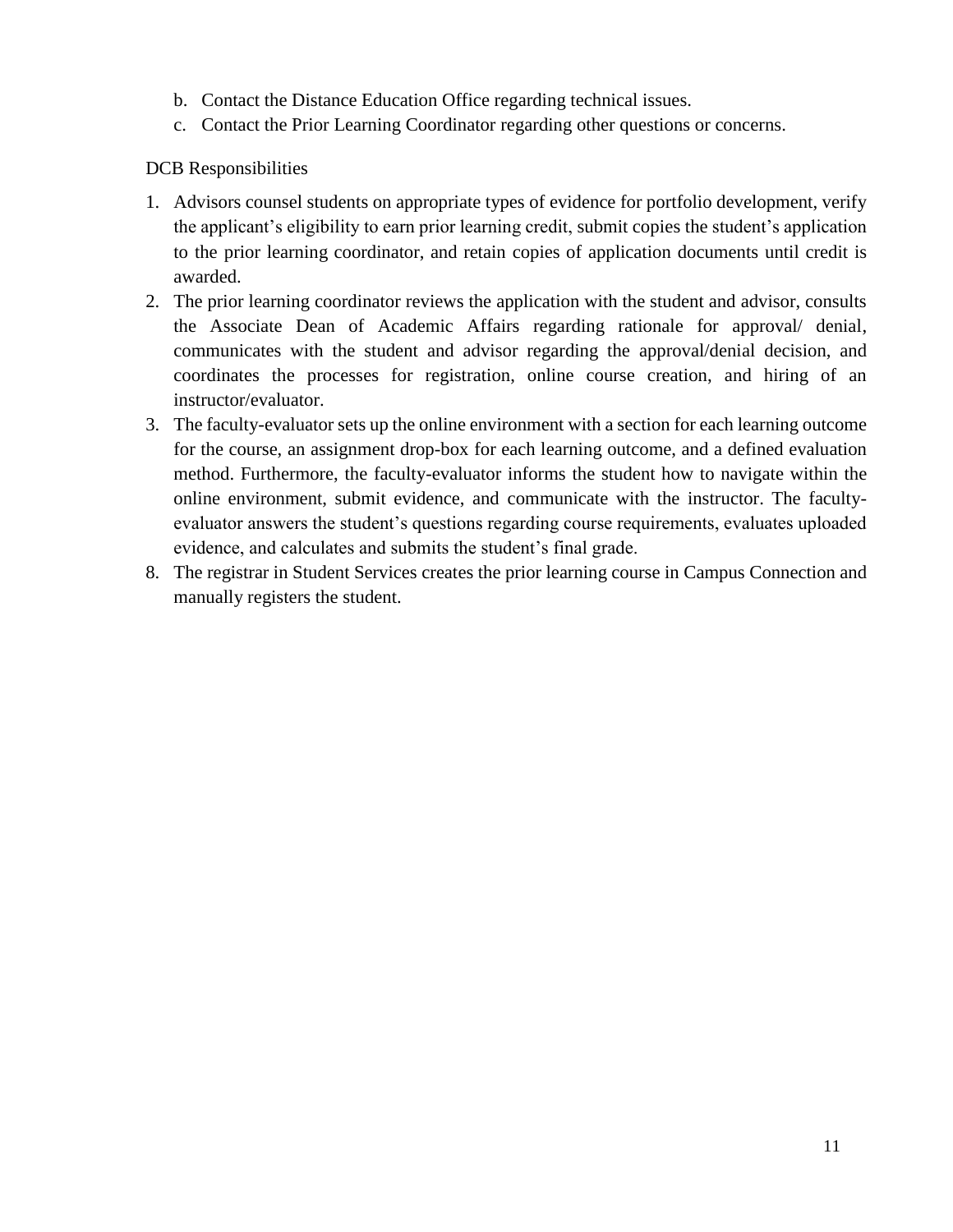# **Certifications and Professional Licenses**

DCB awards credit for certifications and professional licenses for industry training that corresponds to its educational programming. Eligible students who possess a credential listed in the table in this section should read the procedures for this method before making application for prior learning credit. Individuals possessing credentials other than those listed in the table should contact the prior learning coordinator.

## *Policy for certifications & professional licenses*

Industry training must be deemed equivalent to college-level coursework to be used for prior learning credit. The college uses American Council on Education (ACE) guidelines as an evaluation tool. It is imperative that appropriate proof of training be provided prior to a student's enrollment in a prior learning course. Students pay \$30/credit under this assessment method. Credentials not listed in this section must be evaluated to determine applicability to DCB curricula before selecting this method.

### *Procedure for certifications & professional licenses*

The following procedures apply to students who have identified themselves as possessing prior learning experiences through industry certifications and/or professional licenses.

Student Responsibilities

- 1. Review the Prior Learning *Principles & Eligibility Requirements* (p 2) to determine if you are eligible to apply.
- 2. Research professional certifications recognized by ACE, if necessary: <http://www.acenet.edu/AM/Template.cfm?Section=CCRS>
- 3. Complete an *Application for Prior Learning*, indicating the DCB course to which certification or licensure aligns.
- 4. Submit to your advisor a copy of your **current** certification or professional license at the time of application.
- 5. Upon receiving notification that the application is approved, pay the fee of \$30/credit by contacting the DCB Business Office (1-701-228-5430).

DCB Responsibilities

- 1. Advisors verify that the applicant is eligible to earn prior learning credit, retain copies of application documents, and submit copies the student's application & credential to the prior learning coordinator.
- 2. The prior learning coordinator reviews the evidence of prior learning with the Associate Dean of Academic Affairs, communicates with the student and advisor regarding the approval/denial decision, and coordinates the evaluation and recording process for approved requests.
- 3. The registrar manually registers the student, records the student's grade, and retains the application and related documents per DCB records policy.